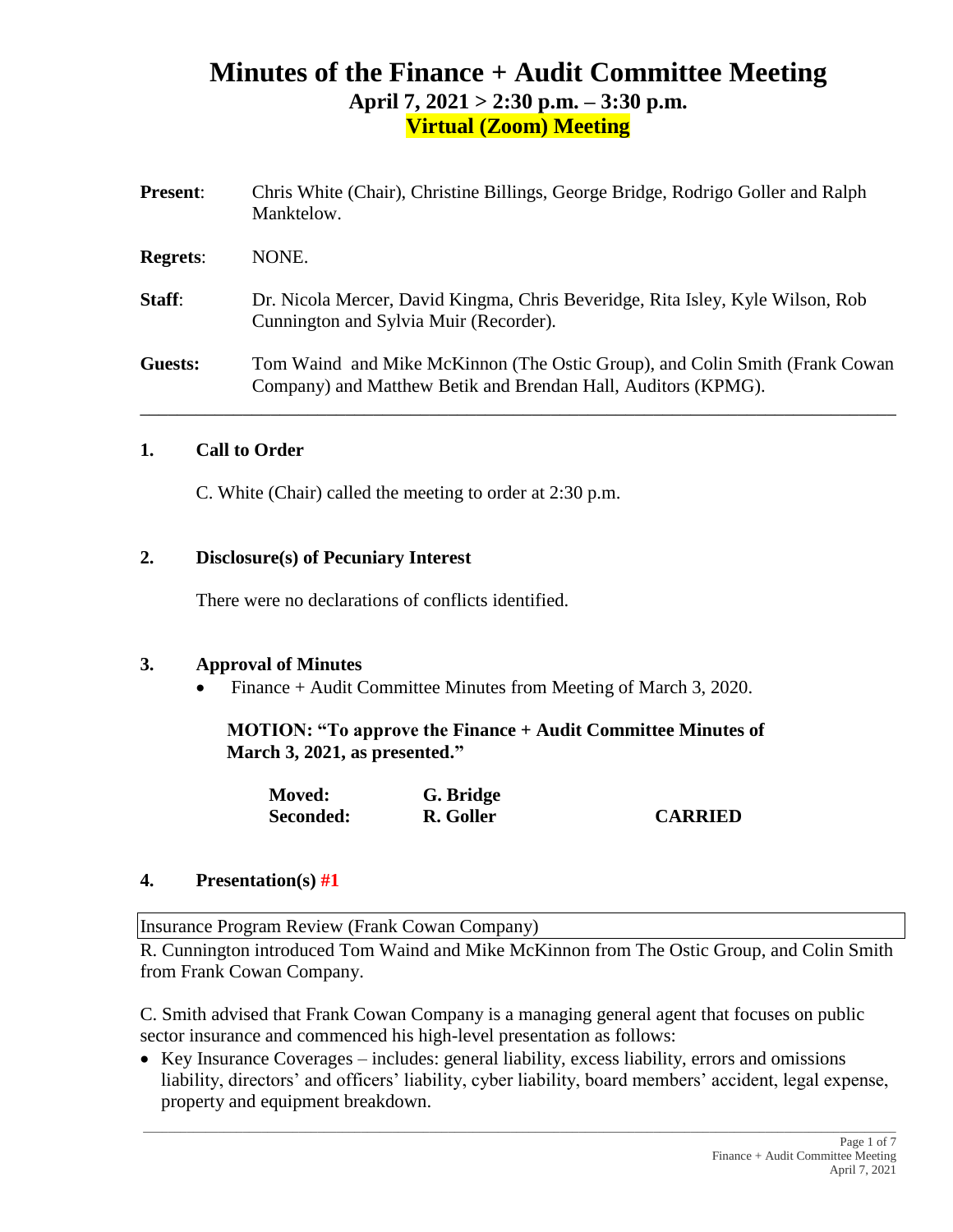- Claims Trends include: rise in global catastrophic losses; society becoming more litigious; the COVID-19 Pandemic; and Health Care Sector Claims.
- Market Conditions/Pricing there are two (2) types of insurance markets: (1) Soft Market = Lots of capacity and prices are competitive; and (2) Hard Market = Lack of capacity and agents are more selective on the types of risks they are willing to take on. It was noted that all sectors are going to see increases in this Hard Market.
- Noted "what can be done?" including: increasing deductibles, reviewing coverages and risk management.

R. Goller asked about WDGPH's loss run. Insurance providers to provide the requested information after the meeting.

> **(a) MOTION: "That the Finance + Audit Committee makes recommendation to the Board of Health to receive the Insurance Program Review Presentation (Frank Cowan Company), as presented, for information."**

| <b>Moved:</b> | G. Bridge |                |
|---------------|-----------|----------------|
| Seconded:     | R. Goller | <b>CARRIED</b> |

(2:53) T. Waind and M. McKinnon (The Ostic Group), and C. Smith (Frank Cowan Company) disconnected from the meeting.

## **4(a). Finance + Audit Committee Report**

### BH.04.APR0721.R03 – 2021 Insurance Renewal

D. Kingma introduced and reviewed Finance + Audit Committee Report BH.04.APR0721.R03:

• The cost of this year's renewal coverage, through Frank Cowan Company, totals \$133,598. This is an increase of **17%** from the 2020 premium of \$114,281 (following a **10%** increase in 2020 from the 2019 premium of \$104,171). There have been no significant changes to coverage or limits compared to 2020. This coverage cost increase is mainly due to a general increase to insurance premiums, across the board for most sectors, including government and not-for-profit, and is comparable with other public health agencies.

### **(a) MOTION: "That the Finance + Audit Committee makes recommendation to the Board of Health to receive Finance + Audit Committee Report BH.04.APR0721.R03 – 2021 Insurance Renewal, as presented, for information."**

| <b>Moved:</b> | C. Billings |                |
|---------------|-------------|----------------|
| Seconded:     | G. Bridge   | <b>CARRIED</b> |

\_\_\_\_\_\_\_\_\_\_\_\_\_\_\_\_\_\_\_\_\_\_\_\_\_\_\_\_\_\_\_\_\_\_\_\_\_\_\_\_\_\_\_\_\_\_\_\_\_\_\_\_\_\_\_\_\_\_\_\_\_\_\_\_\_\_\_\_\_\_\_\_\_\_\_\_\_\_\_\_\_\_\_\_\_\_\_\_\_\_\_\_\_\_\_\_\_\_\_\_\_\_\_\_\_\_\_\_\_\_\_\_\_\_\_\_\_\_\_\_\_

(2:56) M. Betik and B. Hall, Auditors (KMPG) arrived.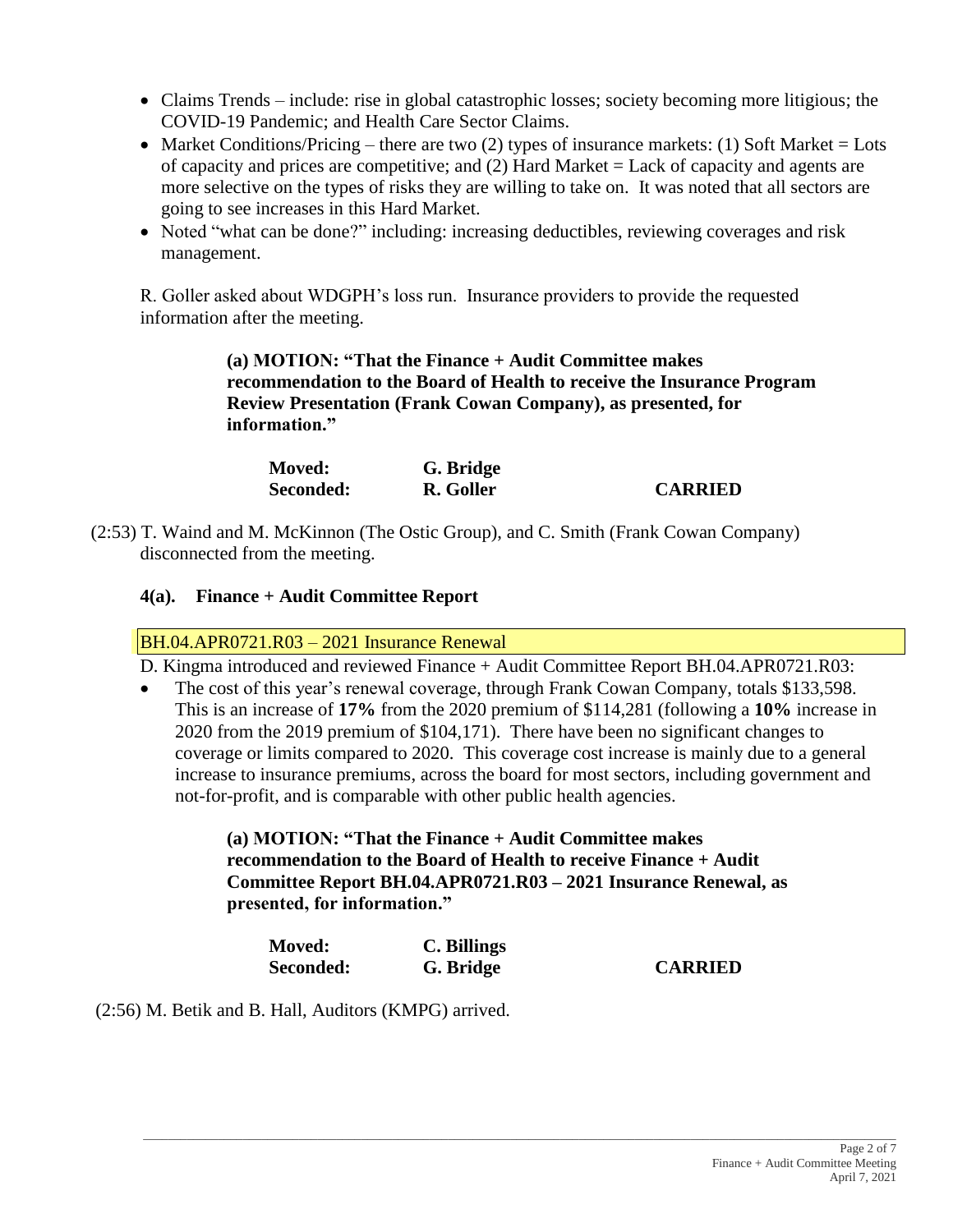## **5. Presentation(s) #2**

(a) WDGPH Staff Summary Presentation of 2020 Draft Audited Financial Statements

D. Kingma noted that 2020 was a challenging year for the WDGPH Finance Team in dealing with the extraordinary COVID-19 Pandemic expense activities.

R. Cunnington commenced a brief review of the 2020 Draft Audited Financial Statements, including:

- Auditors' Findings Report presents a clean, unqualified draft audit opinion;
- Statement of Operations and Accumulated Surplus summarizes the organizations activity for the year and compares this to both the current year's annual budget and to the prior year's results:
	- Surplus of  $$880,000 -$  the "final audited" surplus for 2020 is much higher than the surplus noted in our Q4 report due to the differences in reporting "cash" operations compared to "accrual" results.
- Statement of Financial Position (as at December 31, 2020) is a snapshot of the organization's financial position (assets and liabilities) at year-end.
- Notes to the Financial Statements provide further details and descriptions related to balances noted in the both the statement of financial position and statement of operations; and
- Various Schedules expand on the individual program funding and costs.

Tangible Capital Assets in the amount of \$676,000 was reported as expenditures in the 2020 Q4 report to BOH in March 2021 and have now been capitalized for the 2020 Audited Financial Statements.

(b) KPMG Audit Findings (2020) for WDGPH

M. Betik and B. Hall, Auditors, provided information with respect to KPMG's Audit Findings Report (2020) and highlighted the following:

- There were no changes to the Audit Plan that KPMG previously presented at the March 3, 2021 Finance + Audit Committee meeting.
- KPMG is in a position to table a "clean audit" to the BOH.
- (Page 4) Executive Summary There were no significant changes regarding KPMG's audit from the Audit Planning Report.
- (Pages 6+7) What's New in 2020 COVID-19 Pandemic impacted the audit (i.e., shifting of expenses, audit completed entirely remotely, rise in salaries, etc.) but no issues were identified.
- (Pages 8-12) Audit Risk and Results Nothing significant to report.
- (Page 13) Other Matters (i) Noted Vacation Balances which can present an operational risk for the agency; (ii) Noted Risk of Non-Collection of COVID-19 Expenses (MOH Funding), which has now been rectified; and (iii) Noted ONA Contract, which expired on April 30/20.
- (Page 15) Uncorrected Differences Nothing significant to report.
- (Pages 16-29) Appendices were touched on.

The Auditors commented that Public Health is in a unique situation within this Pandemic Response and understands the reasoning behind the increased vacation balances and salaries with the redeployment of all staff and extra workloads/demands but, noted that it is an issue to be dealt with post Pandemic. The Auditors thanked the Finance Team for their full cooperation throughout the audit.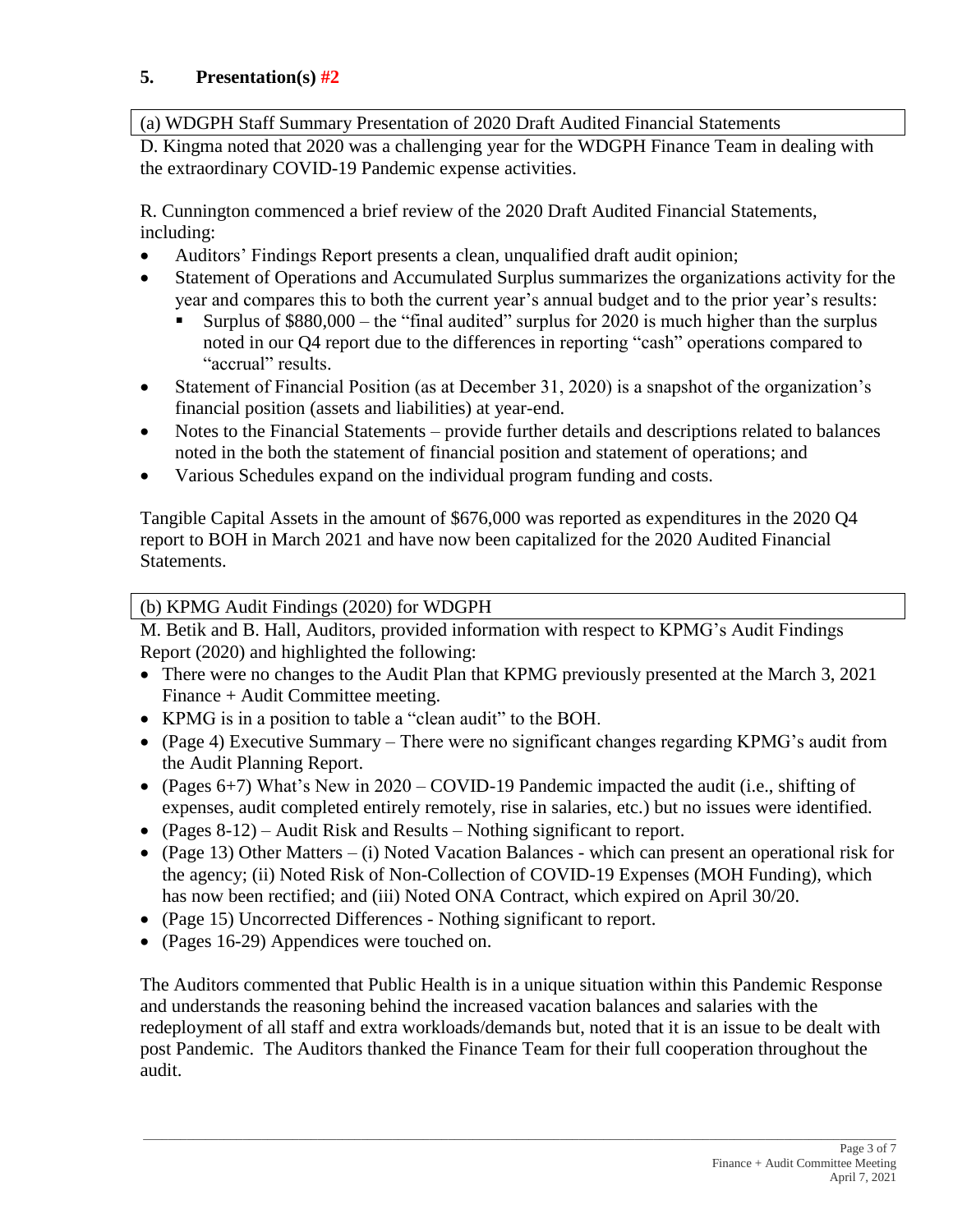**(a) MOTION: "That the Finance + Audit Committee makes recommendation to the Board of Health to receive KPMG's Audit Findings Report (2020) for WDGPH, as presented."**

| <b>Moved:</b> | <b>R.</b> Manktelow |                |
|---------------|---------------------|----------------|
| Seconded:     | R. Goller           | <b>CARRIED</b> |

(3:21) Dr. Mercer, D. Kingma, K. Wilson and R. Cunnington were placed in the waiting room.

### **6. Closed Session**

- Discussion between Auditor and Finance + Audit Committee, without the presence of WDGPH Management. S. Muir (Recorder) to remain for Closed Session [personal matters about an identifiable individual, including BOH employees].
- Approval of Closed Session Finance + Audit Committee Minutes of March 3, 2021.

(3:21)

**MOTION: "To move into Closed Session to hold discussion between Auditor and Finance +Audit Committee, without the presence of WDGPH Management [personal matters about an identifiable individual, including BOH employees], and to approve Closed Session Minutes of March 3, 2021."**

| <b>Moved:</b> | R. Goller   |                |
|---------------|-------------|----------------|
| Seconded:     | C. Billings | <b>CARRIED</b> |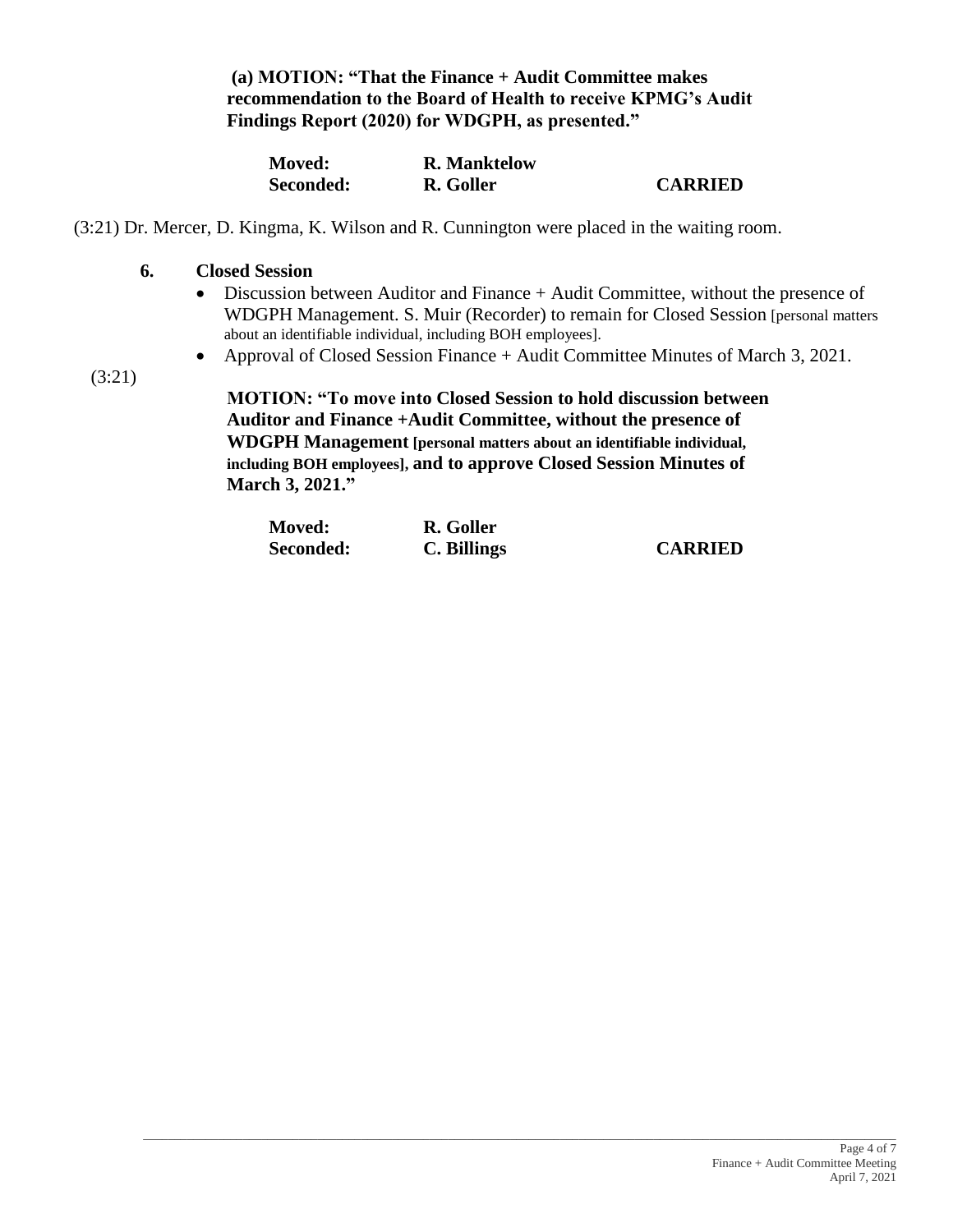# **Finance + Audit Committee Meeting April 7, 2021 > 2:30 p.m. – 3:30 p.m. Virtual (Zoom) Meeting**

## **CLOSED SESSION**

| <b>Present:</b> | Chris White (Chair), Christine Billings, George Bridge, Rodrigo Goller and Ralph<br>Manktelow. |
|-----------------|------------------------------------------------------------------------------------------------|
| <b>Regrets:</b> | NONE.                                                                                          |
| Staff:          | Sylvia Muir (Recorder).                                                                        |
| Guest(s):       | Matthew Betik and Brendan Hall, Auditors (KPMG)                                                |
|                 |                                                                                                |

\_\_\_\_\_\_\_\_\_\_\_\_\_\_\_\_\_\_\_\_\_\_\_\_\_\_\_\_\_\_\_\_\_\_\_\_\_\_\_\_\_\_\_\_\_\_\_\_\_\_\_\_\_\_\_\_\_\_\_\_\_\_\_\_\_\_\_\_\_\_\_\_\_\_\_\_\_\_\_\_\_

## **CLOSED SESSION MINUTES TO BE PROVIDED UNDER SEPARATE COVER.**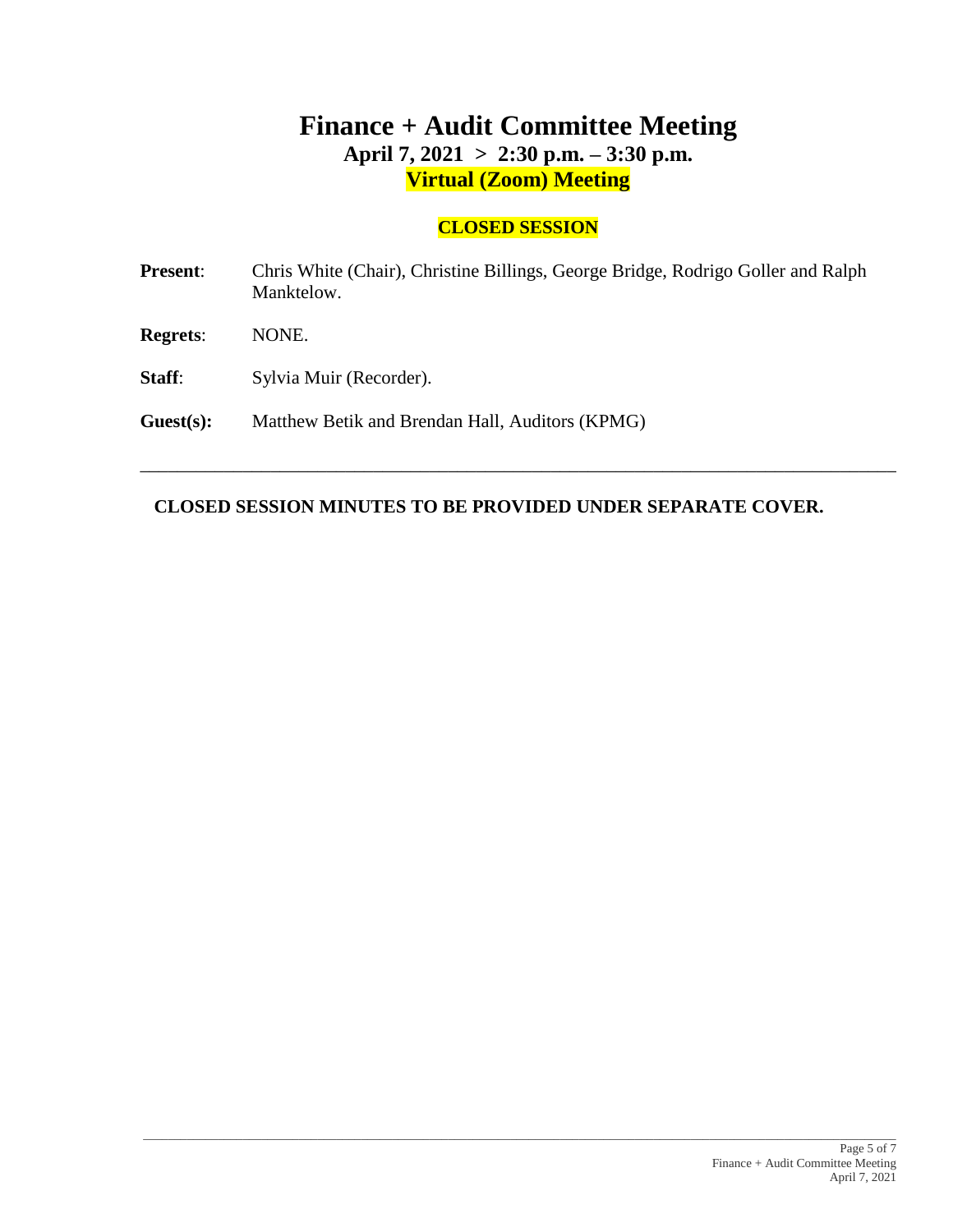#### **(2:26) Returned to Open Session**

(2:26) Dr. Mercer, D. Kingma, K. Wilson and R. Cunnington were readmitted to the meeting.

**MOTION: "To Ratify the Closed Session Decisions of the April 7, 2021 Finance + Audit Committee meeting."**

| <b>Moved:</b>    | R. Goller |                |
|------------------|-----------|----------------|
| <b>Seconded:</b> | G. Bridge | <b>CARRIED</b> |

*Motion(s) brought forward from Closed Session:*

**(a) MOTION: "To approve the Closed Session Finance + Audit Committee Minutes of March 3, 2021, as presented."**

| <b>Moved:</b> | G. Bridge |                |
|---------------|-----------|----------------|
| Seconded:     | R. Goller | <b>CARRIED</b> |

### **7. Finance + Audit Committee Report(s):**

BH.04.APR0721.R04 – 2020 Draft Audited Financial Statements

• The 2020 Draft Audited Financial Statements were reviewed in conjunction with the WDGPH Staff Summary Presentation above @ 5(a).

> **(a) MOTION: "That the Finance + Audit Committee makes recommendation to the Board of Health to receive and approve the 2020 Draft Audited Financial Statements, as presented in Appendix 1 of Finance + Audit Committee Report BH.04.APR0721.R04 – 2020 Draft Audited Financial Statements."**

| <b>Moved:</b> | C. Billings |                |
|---------------|-------------|----------------|
| Seconded:     | R. Goller   | <b>CARRIED</b> |

BH.04.APR0721.R05 – Compliance Report: Stewardship of Management Operations

D. Kingma introduced and reviewed Finance + Audit Committee Report BH.04.APR0721.R05:

• Due to the entire Agency being redeployed to support WDGPH's pandemic response effort, the task of updating all policy-related documents has been temporarily suspended. As a result, there are no changes to the Agency's existing By-Laws, Policies or Procedures to report this year.

> **(a) MOTION: "That the Finance + Audit Committee makes recommendation to the Board of Health to receive Finance + Audit Committee Report BH.04.APR0721.R06 – Compliance Report: Stewardship of Management Operations, as presented, for information."**

| <b>Moved:</b> | G. Bridge |                |
|---------------|-----------|----------------|
| Seconded:     | R. Goller | <b>CARRIED</b> |